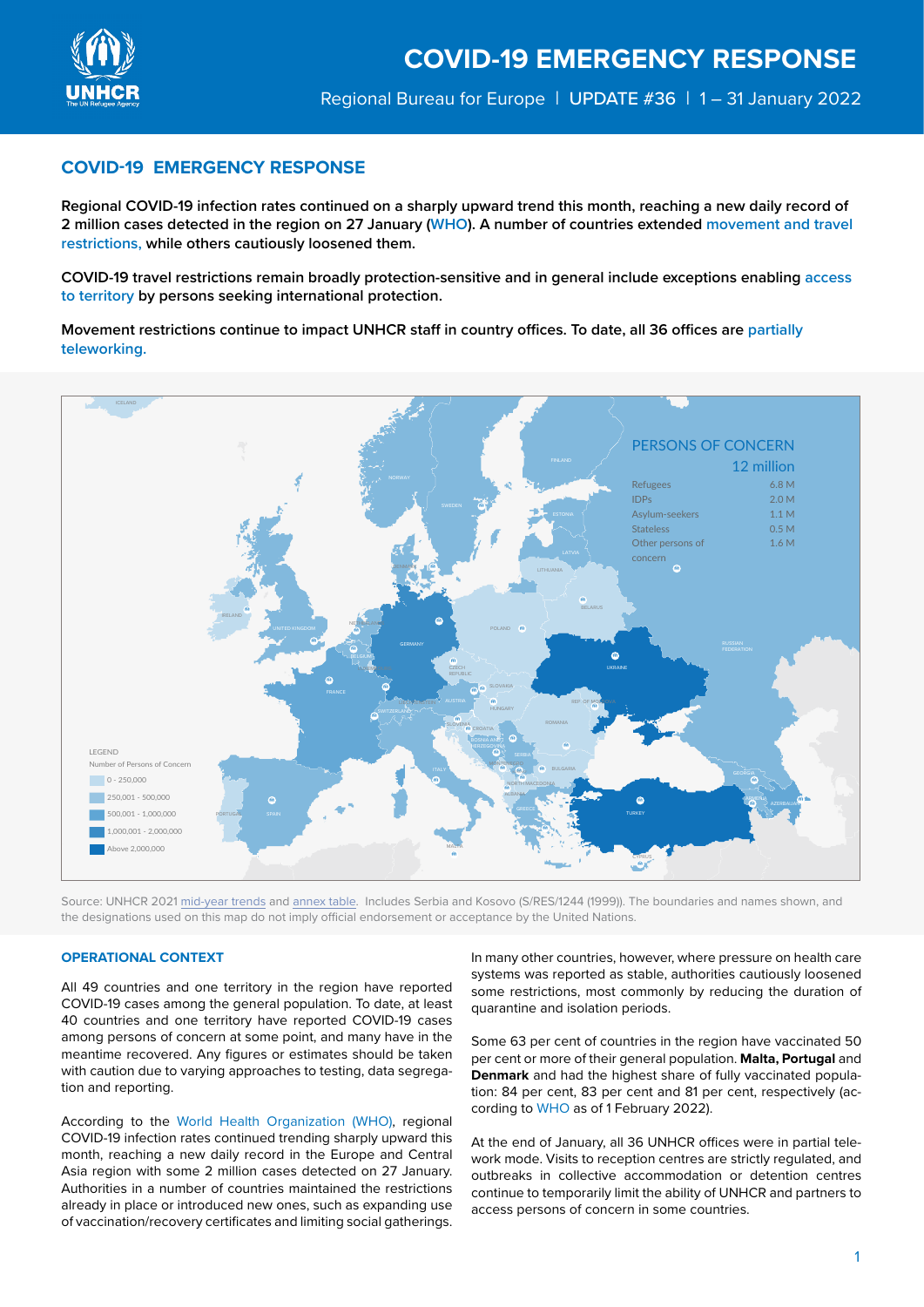

To date, at least 40 countries and one territory have reported COVID-19 cases among persons of concern at some point, and many have in the meantime recovered.

Quarantine measures upon arrival: Testing and quarantine measures are in place in all countries registering significant numbers of sea arrivals.



Reception conditions: Lack of sufficient reception spaces, overcrowding and inadequate facilities in a number of locations in Europe continue to pose challenges for residents to follow physical distancing, hygiene and other preventive measures, compounding risks of contagion.

### **UNHCR AREAS OF INTERVENTION**

#### **PROTECTION**

**Quarantine measures upon arrival:** Testing and quarantine measures are in place in all countries registering significant numbers of sea arrivals. Some 3,000 persons arrived in **Italy** by sea in January (4,100 in December). Some 2,500 people were either quarantined or being transferred to quarantine facilities as of 30 January. With the exception of unaccompanied and separated children and some persons with specific needs, arrivals usually observe quarantine on offshore ferries. In January, there were delays in post-quarantine transfers from Lampedusa, Sardinia and Sicily to reception facilities elsewhere, due to a new requirement for proof of vaccination to access means of transport, including ferries. To overcome this, quarantine vessels were temporarily made to disembark in Reggio Calabria, where persons of concern were transferred to reception facilities by the military or police.

Among some 3,800 arrivals in **Spain** in January, 18 tested positive for COVID-19 in Almeria, Cadiz and Melilla and were isolated as per protocol.

In **Greece**, UNHCR and NGOs continued advocating with the authorities to ensure consistency in the quarantine period for new arrivals in line with European Centre for Disease Prevention and Control protocols and appropriate quarantine facilities for persons with specific needs. UNHCR also raised concerns with authorities over the legal status of quarantine areas in reception and identification centres, as the areas are not established formally.

**Reception conditions:** Lack of sufficient reception spaces, overcrowding and inadequate facilities in a number of locations continue to pose challenges for residents to follow physical distancing, hygiene and other preventive measures, compounding risks of contagion. Outbreaks in reception centres remain a concern, and typically result in restrictions of movements for some centre residents, with additional cases detected this month in centres in **Austria**, **Bosnia and Herzegovina**, **Bulgaria**, **Croatia**, **Greece**, **Ireland**, **Kosovo**, **Latvia**, **Malta**, **Romania** and **Serbia**.

In **Cyprus**, 146 positive cases were detected this month at the Pournara First Reception Centre, all of whom were transferred to two hotels for quarantine. Meanwhile, as of end January, there were no positive COVID-19 cases in the Limnes multipurpose centre, but 226 close contacts remained in isolation, after having been transferred there for that purpose from Pournara. In January, UNHCR successfully advocated with the authorities to ensure the release from isolation of those who had been isolated far beyond the mandatory 11-day period and intervened to identify the most vulnerable persons, including those with COVID-19 symptoms and other health issues, and ensure their transfer to appropriate facilities.

In the **Belarus** border area near Poland, some 780 refugees and migrants were accommodated in a warehouse as of the end of January in substandard living conditions. There was no indication that COVID-19 preventive measures were in place and there is no information about the vaccination status of the people there.

## **HEALTH**

**Inclusion in vaccination plans:** Persons of concern are generally included in national vaccination plans on par with the general population. As a result, persons of concern have generally been receiving vaccination along with priority groups by age, profession or accommodation in collective shelters.

Vaccinations progressed in reception centres in **Bosnia and Herzegovina**, **Bulgaria**, **Croatia**, **Kosovo** and **Serbia**. In **Romania**, 25 refugees were vaccinated in January at the Emergency Transit Centre in Timisoara and a further eight expressed willingness to be vaccinated next month. Vaccination of persons of concern in private accommodations and centres also reportedly continued in **Armenia** and **Azerbaijan**, as well as in **Ukraine**, where, in addition, the authorities this month set up vaccination points at the Stanytsia Luhanska and Novotroitske Entry-Exit Checkpoints for persons crossing between government-controlled and non-government-controlled areas in the east of the country.

According to data shared by **Italy**'s Ministry of Interior in January, 76 per cent of persons of concern accommodated in reception facilities throughout the country had received COVID-19 vaccination as of 20 December 2021. Vaccinations are also reportedly ongoing in some government quarantine facilities, but practices vary depending on location, with vaccinations not currently provided at the Crotone facility, for instance.

**Advocacy** for inclusion of all persons of concern in national COVID-19 response plans continues, where these are not equally applied to all population groups, for example in **Albania**, where asylum-seekers who have not yet received their national health service card remain unable to access vaccination, as well as in **Austria**, where subsidiary protection holders have only limited access to social welfare support and as a consequence cannot benefit from many COVID-19 support measures. Meanwhile, UNHCR's partner in **Slovenia** is advocating with national health authorities to ensure free rapid antigen tests for asylum-seekers, which are required to access public transportation and other services.

In a positive development, a new Joint Ministerial Decision in **Greece** stipulates that NGOs can now take part in the vaccination roll-out in collaboration with the Ministry of Health, which is expected to accelerate vaccination of refugees. In addition, following advocacy by UNHCR and others, the decision clarifies procedures for vaccination of undocumented persons, ensuring they will face no administrative or penal sanctions when seeking vaccination or vaccination certificates.